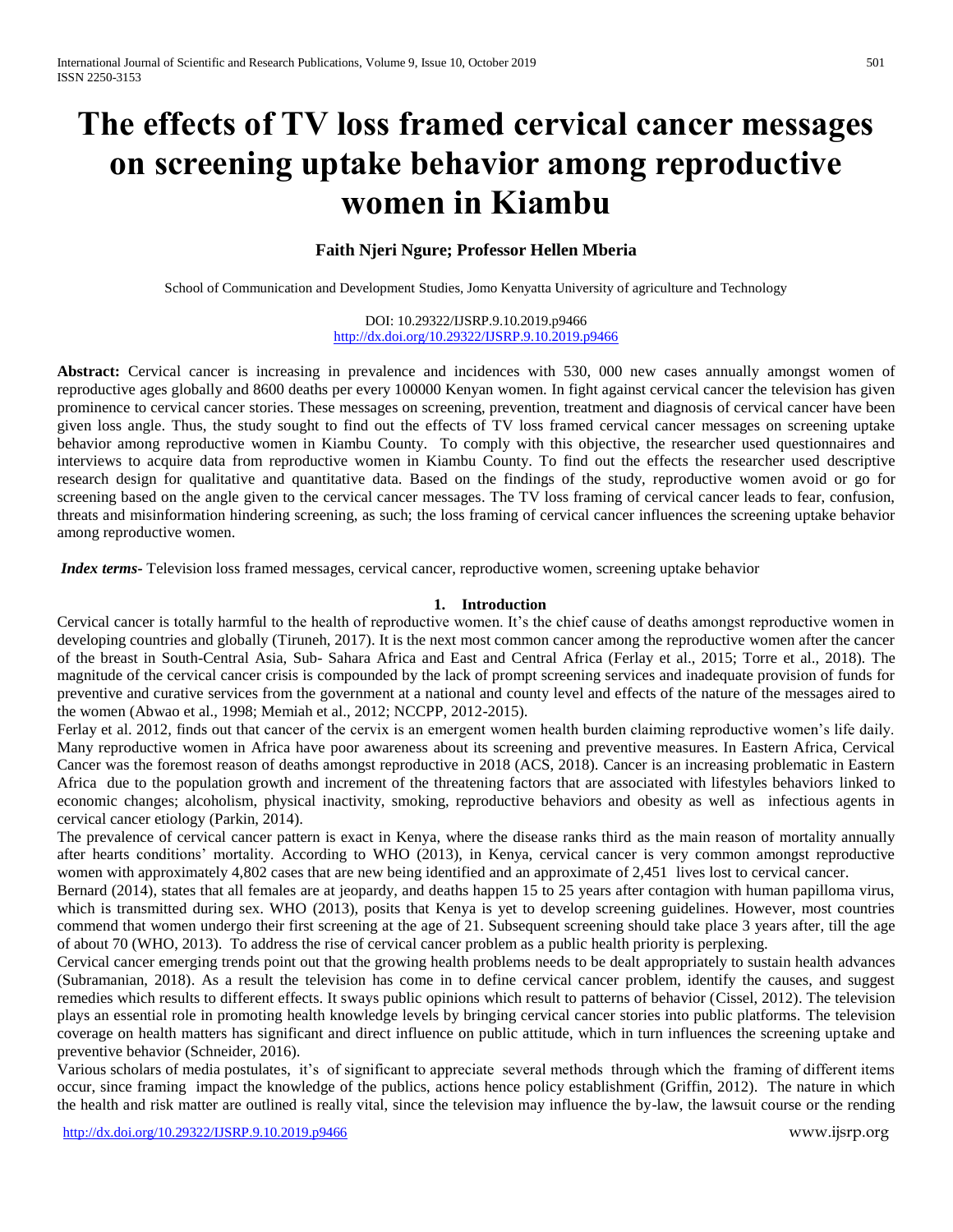developments of researches (Moses, 2014). The television usually has a habit of underpinning explanations pertaining health complications in addition, the acceptability of various resolutions. Different news pertaining medical matters may upsurge as well as lessen the willingness to seek care and increase prospects, or heighten an alarm of control measures (Schneider, 2016).

According to Nguyen (2006), as a mechanism to intensify contribution in cervical cancer screening programs and prevention various forms of communication are aired via the television. They are designed with loss frames where messages stress on the costs and consequences of not participating in the screening programmes and the disease itself.

Else-Quest (2014), found cervical cancer stories and testimonies has been linked with help seeking and presentation which affects screening uptake behaviors. It has been framed to be a disease for the older who are above 60 and sometimes youths above 30 which makes women not in these age brackets underestimate the cervical cancer risk, hence they are not likely to be aware of primary symptoms and there is likelihood of being diagnosed with the disease when it is in an advanced stage (Yao, 2017). As such, victims of cervical cancer and their significant others suffer in silence, shame in seeking treatment, isolation, fear of death and the stigma.

In other cases coverage is on the common man, and in Kenya celebrity coverage is withstanding, the media framing literature reveals that portrayals of cervical cancer are often negative, promoting frames of dread and fear (Else-Quest, 2014). In Kenya the cervical cancer stories are featured during news, as feature stories and aired during talk shows. Based on the description of the problem above this study assessed the effects of TV loss framed cervical cancer messages on screening uptake behavior amongst reproductive women in Kiambu County.

### **2. Literature review**

# **2. 1 Theories**

The researcher used theories as a guideline to help in focusing more on the objective of the study. The objective of the study was anchored on prospect theory that was proposed Daniel Kahneman and Amos Tversky in 1979 and health belief model that was proposed by Becker in 1974. Prospect theory proposes that personalities choose the prospect which has the greatest value during decision making process (Tversky, 1992). In explanation of framing effects, the theory maintains that framing automatically influences perception, which in turn leaves individuals susceptible to changed preferences in both real and hypothetical situations.

Individuals tend to weigh prospects (gain/loss) that seem more likely as a certainty rather than perceiving the prospect based on its actual probability. Tversky (1992), maintains that people have a habit of avoiding risks in place of the probable benefits of a choice but are willing to take risks when presented with potential costs of a decision. As such, when risk is minimal, people respond more poorly to loss framed messages, and when risk is great, people reply well to loss framed messages. Therefore, health messages should enlighten the patients on the cost of partaking a behavior as well as the benefits of the uptake.

Health belief model is used in explaining health behavior changes. It enables in the analysis of different views and perceptions pertaining health as well it aids in encouraging the evaluation of their effects preventive health behavior (Corcoran, 2007). The model proposes that elements such as perceived susceptibility, severity, barriers, benefits, cues to action and self- efficacy predicts actions of individuals towards preventing, screening and control for a disease. The perceived susceptibility and severity in combination of benefits are greatest influencers of behaviors (Janz & Becker, 1984; Corcoran, 2007)

# **2.2 Conceptual framework**



# **Figure 1: conceptual frame work**

In this framework TV loss framed cervical cancer messages is the independent variable while screening uptake behavior among reproductive women in Kiambu County is the dependent variable. This because reproductive women screening uptake behavior depends on the exposure to cervical cancer loss framed cervical cancer messages in our television programs.

# **2.3 Loss framed messages**

According to Levin et al. (1998), loss frames entail highlighting the expenses or consequences of not participating in the behavior. Elements of loss framing semantically alters the presentation of decisions so that the negative effects, is highlighted. Loss framing of messages has direct influences on design of health promotion appeals and reactions of the targeted group. The propensity to evade losses is called loss aversion. The prospect theory foresees that elements of losses influence the behavior. There is a conclusion that framing tangible losses influences reactions. Loss frames increase negative emotional states, but also point out the intensity of issues.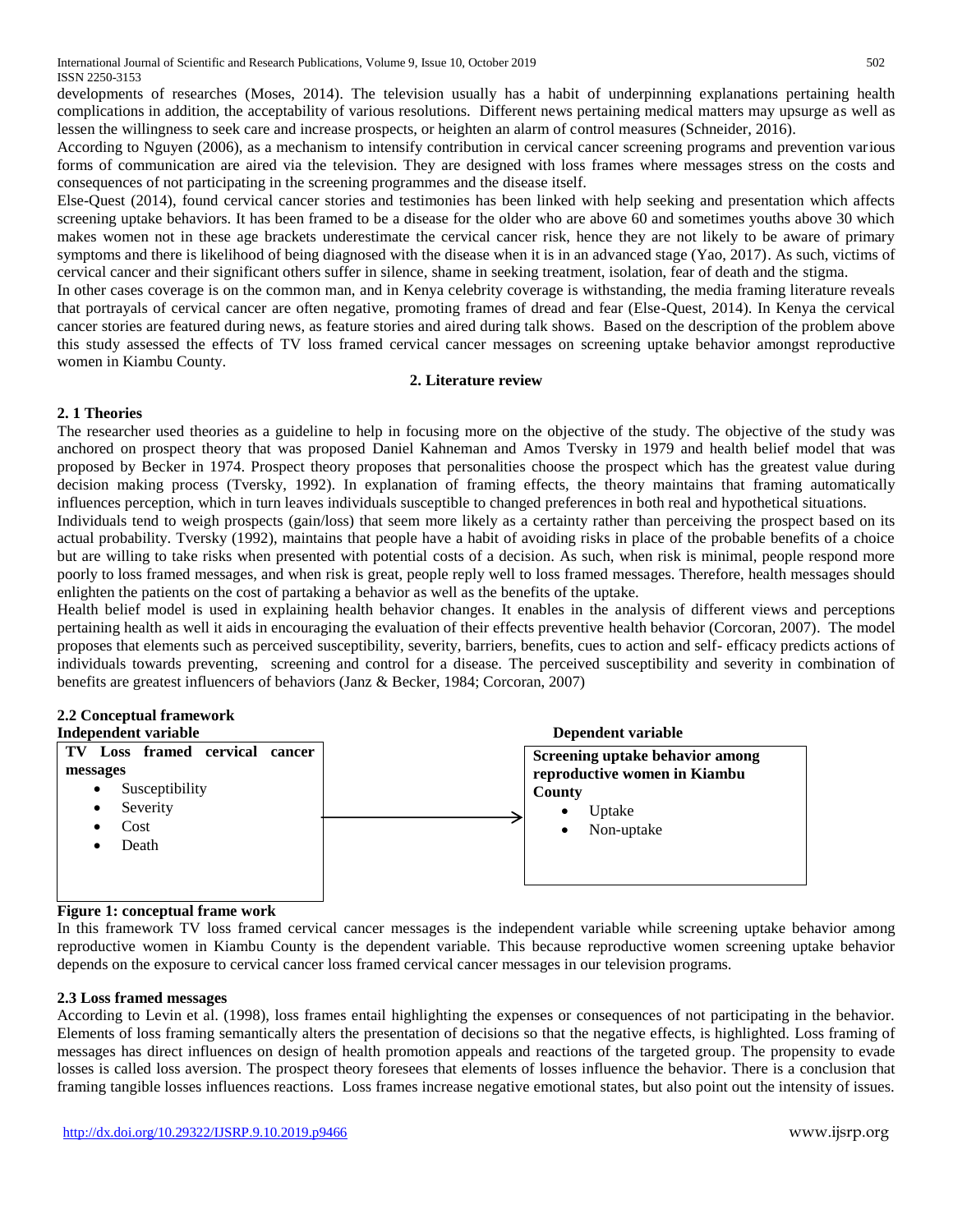The loss frames are better suited to express the urgency of fighting epidemics. However, the negative emotions tend to hamper the memory of the listeners: individual will recall fewer realities from a communication (Petty, 2009).

Similarly, Gallagher et al. (2011), in their research on health message framing effects on attitude, intentions and behavior found, loss frames are more expected to snatch people's focus. This study concluded that loss communications lead to respondents being able to make causal interpretations in terms of crediting obligation to specific persons. Messages that bring anxiety make the viewers miscalculate the probability of something bad happening; this can lead to heightened consciousness and attention (Jemal, 2012). Loss frames are probably better able to provoke strong responses from the listeners.

One central factor in designing loss messages is their purpose; whether they seek to encourage preventive measures or boost early detection of a medical condition. Better informed people make more sustainable choice (Gallagher et al., 2011). In encouraging early detection such as screening, loss framing produces more behavioral compliance. Loss framing is more operational for the discovery a behavior (like screening for illness) that is assumed to be riskier due to the prospect of detecting illnesses. According to Meyorowitz (1990), loss framing of messages may be more influential to those who do not need much persuading.

Gallagher et al., (2011), detection behaviors demonstrates a series of behaviors which people have more varying views on vulnerability to the pertinent health conditions. In a research conducted by Apanovitch et al. (2003), on *using message framing to motivate HIV testing among low-income, ethnic minority women,* messages with elements of loss were more effective compared to the gain framing messaging for individuals who lacked assurance on anticipated consequences of testing.

In a research conducted on Approach /avoidance motivation messages framing and skin cancer prevention; A test of congruency hypothesis by Hevey (2014), concluded that one crucial mediator of the link between the message framed and its success is the difference between inspirations towards seeking gains instead of losses. Evasion goals, for instance help personalities avoid taking unnecessary risks. The effects of loss framing endure beyond the time of message contact, hence forecasting preventive and primary discovery behaviors as far as 4 months into the future. Health data ideally, should enlighten victims on the expenses of participating in a behavior and on other hand the benefits of non-compliance behaviors. Physically fit and healthy people need knowledgeable consent before reacting based on the information provided to them at individual or corporate level (Salovey, 2003).

The television tends to frame, the effects of cervical cancer as physical, financial and emotional on people and their families around the globe. Continued premature mortality and disability have substantial economic effects. Chang et al. (2012) from their research on cancer burden in Africa and opportunities for prevention stated that cervical cancer patients also suffer mental instability, cognitive issues, anxiety and adjustment disorder. The high direct and indirect economic costs of cervical cancer require particular deliberations, and a considerable portion of cervical cancer patients that are not getting adequate care. Thus, this produces more behavioral compliance and non – compliance during cervical cancer screening (Subramanian, 2018).

Borrowing from Daher (2012), research on cultural beliefs and values in cancer patients, media is in the forefront covering and framing cervical cancer control, prevention and treatment cancer globally. The treatment of cervical cancer is well thought out by majority to be monetarily overwhelming mainly for the reason that in most countries expenditure for the diagnosis and treatment of patients, and their support is fully or partially catered by the patient and their significant others.

Likewise there is an insight that someone who has been examined with cervical too weak and ill to in an employment sector. In consequence, this becomes hard for people with cervical cancer illness to go back to work after an illness related absenteeism, or to attempt to get new employment. For these reasons, cervical cancer is often kept as a secret in the workplaces workstations (WHO, 2013). Therefore agreeing with Hevey et al.(2014),that individual decisions are more influenced by possible losses, defined and measured against some reference point.

# **3. Research design**

To describe the existing phenomena related to the effects of TV loss framed cervical cancer messages on screening uptake among reproductive women in Kiambu County descriptive research design was adopted to portray qualities of 392 reproductive women who participated in filling in the questionnaires, 4 nurses and 3victims who were interviewed during the study. Linear regression and analysis of variance (ANOVA) was used to test the statistical relationship between the TV loss framed cervical cancer messages and screening uptake behavior in Kiambu a County.

### **4 Findings and discussions**

In finding out the effects of the TV loss framed cervical cancer messages on screening uptake behavior among reproductive women in Kiambu County, the researcher looked at the frequency of those who had watched cervical cancer stories and found out that 321 out of 392 respondents responded as tabulated on the Table1 below. The responses captured on the elements of TV loss framed messages on cervical cancer.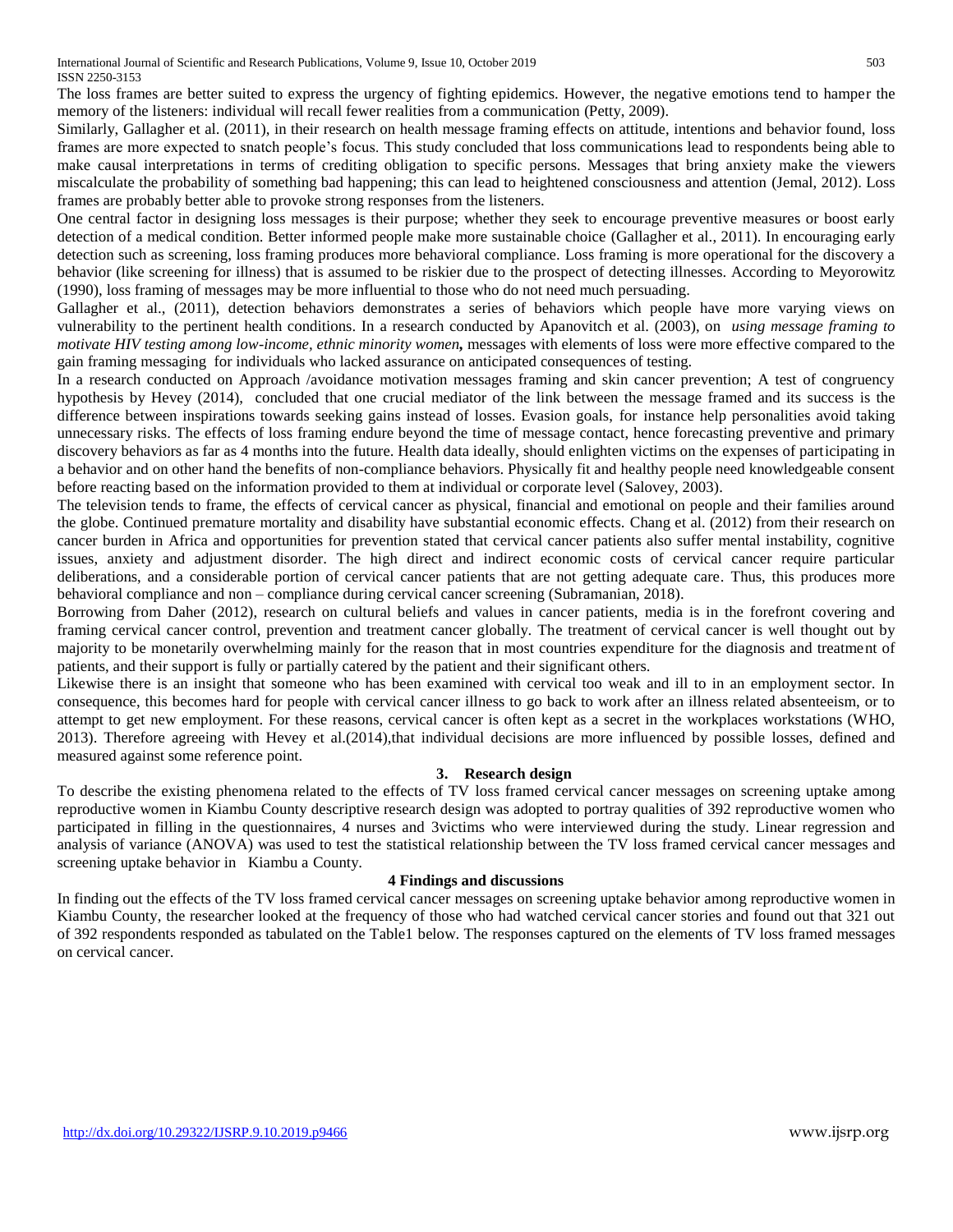**Table 1: Elements of TV loss framed messages**

| <b>Elements of los frame</b>                                                  | <b>Frequency</b> | <b>Percentage</b> |
|-------------------------------------------------------------------------------|------------------|-------------------|
| Any woman above the age of 15 is at risk of getting cancer of the cervix      | 48               | 15.0              |
| Cancer of the cervix is a painful and dangerous disease                       | 113              | 35.1              |
| Cervical cancer has no cure when detected in the late stages                  | 80               | 24.2              |
| An individual is at risk of dying of cervical cancer if screening is not done | 30               | 9.3               |
| Treating and preventing cervical cancer is very costly                        | 53               | 16.4              |
| <b>Total</b>                                                                  | 324              | 100.0             |

From the Table 1, among 324 who had watched cervical cancer on television (68 which is 17.3% had not watched) majority of the reproductive women in Kiambu County, 35.1% reported to had watched programmes which demonstrated cervical cancer is a painful and dangerous disease, 24.2% cervical cancer had no cure when detected in late stages, 16.4% treating cancer and preventing is very costly, 15.1% responded that any woman above the age of 15 is at risk of cancer of the cervix and 9.3% responded that an individual is at risk of dying of cervical cancer if screening is not done. The distribution of the elements of loss frame is an indicator to a number of issues. One is that cervical cancer being a painful disease makes reproductive women not to go for screening as a way of avoiding treatment pain. The fact that cervical cancer is unmanageable in the last stage hinders screening as a way of fearing to get negative results, the expensive nature of managing cervical cancer may not allow them to go for screening because may not afford to cater for the bill.

According to the 4 nurses and 3 victims interviewed, the television plays a role on reproductive women's perception based on whatever they offer to them on cancer of the cervix. To them it is true cervical cancer is always deadly, causing massive agony and suffering to the victims and having weighty adverse effects on the welfare of their significant others and communities. Different treatment methods of the cervical cancer; aimed at removing the affected parts of the cervix, such methods are chemotherapy, cryotheraphy, loop electro-surgical excision procedure amongst others are painful dangerous approaches portrayed by our television stations. In one way or another, this has made reproductive women avoid screening. They mentioned they have heard as well negative comments such as, *"Wacha ni kufe bila kujua kama niko na hi cancer,"* translated (I would rather die not knowing my cancer (cervical) status) from patients who the nurses attended to and their significant others. To them it's not easy to convince reproductive women to go for screening as a result of loss element; cervical cancer is a painful and dangerous illness.

The fact that television is viewed to influence screening uptake behavior and behavioral changes agrees with Longstaff (2010), conclusions that television has power over the audience behaviors. On the other hand this finding validates Gallagher et al. (2011), research on health message framing effects on attitude, intentions and behavior found, loss frames are more expected to snatch people's focus leading to patterns of behavior. Television coverage can reinforce and distort perceptions of health matters and as well contribute to stigmatization of health complications. Television coverage on cervical cancer can lead to non-compliance and inevitability of contracting and controlling the disease, and stress an individual.

## **4.1 TV Loss framed cervical cancer messages and screening uptake behavior**

The researcher went ahead to find out the relationship between the TV loss framed cervical cancer messages and the screening uptake behavior among reproductive women in Kiambu County. The findings are as presented in Table 2.

| Table 2: Loss framed cervical cancer messages and screening                   |                 |                |              |  |
|-------------------------------------------------------------------------------|-----------------|----------------|--------------|--|
| <b>Elements of loss framed messages</b>                                       | <b>SCREENED</b> |                | <b>Total</b> |  |
|                                                                               | Yes             | N <sub>0</sub> |              |  |
| Any woman above the age of 15 is at risk of cancer of the cervix              | 21              | 27             | 48           |  |
| Cancer of the cervix is a painful and dangerous disease                       | 36              | 74             | 110          |  |
| Cervical cancer has no cure when detected in the late stages                  | 32              | 48             | 80           |  |
| An individual is at risk of dying of cervical cancer if screening is not done | 14              | 16             | 30           |  |
| Treating and preventing cervical cancer is very costly                        | 15              | 38             | 53           |  |
| <b>Total</b>                                                                  | 118             | 203            | 321          |  |

As presented in Table 2, the elements of loss framed messages on the cervical cancer; cervical cancer is a painful and dangerous disease had the highest number in terms of compliance to screening and non-compliance to screening; 36 had been screened while 74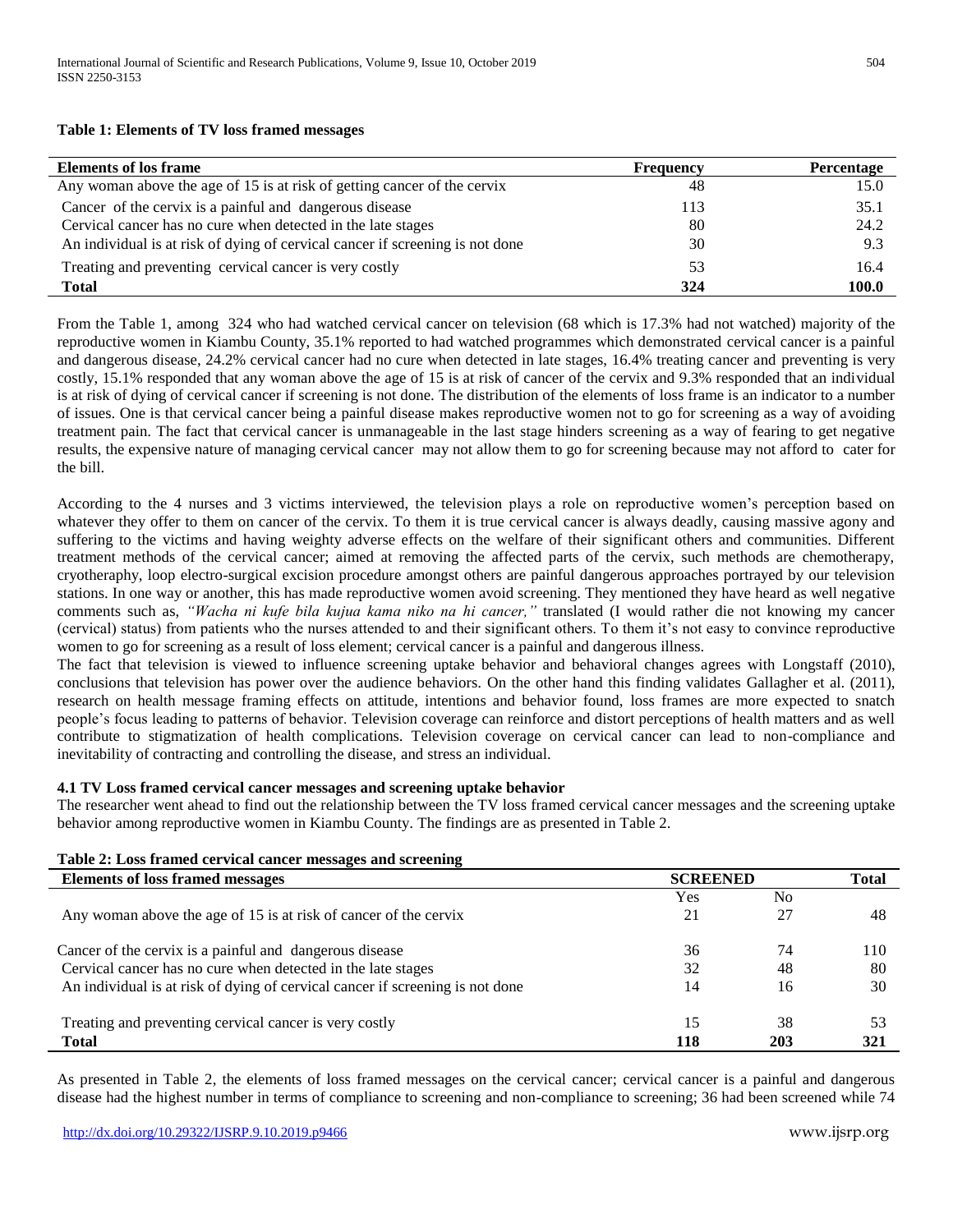International Journal of Scientific and Research Publications, Volume 9, Issue 10, October 2019 505 ISSN 2250-3153

had not been screened. Compliance as well as non- compliance could be as a result of avoiding pain and risks. Those reproductive women who responded that cancer of the cervix has no cure when detected in the late stages 32 had screened while 48 had not been screened, any woman above age of 15 is at risk of cancer of the cervix 21 had been screened while 27 had not been screened, an individual is at risk of dying of cervical cancer if screening is not done at 14 had been screened and 16 had not been screening and treating and preventing cervical cancer is very costly. The trend is revealed as tabulated that most of the reproductive women in Kiambu County had not been screened.

The nurses and the victims (4 nurses and 3 victims) interviewed on the elements of loss framed messages on the cervical cancer stories they watched on TV cost and pain was the major. To them the cervical cancer when aired by giving salience to the consequences they influence uptake or non-uptake of screening. As per the results transcribed from the interviews, women who are invited to confess about the disease talk much of the medical pain they went through, body weakness, the stigmatization they undergo through and how expensive it is to manage cervical cancer by any means.

According to one of the four nurses interviewed:

**N1:** *Coverage of cervical cancer based on the costs by all means it will keep the reproductive women from screening. We are born selfish by nature and no one wants to undergo through pain of treatment or cost. As much it is true cervical cancer is deadly the angling of this cervical cancer stories has great impact. Having loss elements lead to fear of negative results, stigmatization of the victims, confusion and risk avoidance the pain thus low uptake of screening which makes it even harder when it comes to prevention, managing cervical cancer and prevention and dependent on screening.*

These results collaborate with Andsager and Powers (2011), who highlights in their study; framing women's health with a sense making approach: Magazine coverage of breast cancer and implants, people avoid losses. Borrowing Cissel (2012), elements of loss portrayed in the cervical cancer stories via the television influences the screening the screening uptake behavior. Women do more of avoiding pain and tend to prefer outcomes that are certain other than uncertain. Therefore, reproductive women fail to go for screening due to the fear of negative result and the severity of cervical cancer.

### **4.2 ANOVA results**

The study sought to find out the statistical connection between the elements of TV loss framed cervical cancer messages and screening uptake behavior amongst reproductive women in Kiambu County. The outcomes were as demonstrated in Table 3 below:

| Model |                          | <b>Sum of Squares</b> | df         | <b>Mean Square</b> |        | Sig.              |
|-------|--------------------------|-----------------------|------------|--------------------|--------|-------------------|
|       | Regression               | 1.084                 |            | 11.084             | 55.648 | 0.00 <sup>b</sup> |
|       | Residual<br><b>Total</b> | 63.539<br>74.623      | 319<br>320 | .199               |        |                   |

**Table 3: ANOVA results of Loss framed cervical cancer messages and screening uptake behavior**

From the Table 2, the research went ahead to investigate whether there was statistical relationship between TV loss- framed cervical cancer messages and screening uptake behavior using ANOVA. The relationship was tested at 5% (0.05) significance level. If P is lesser than 5% (p<0.05) the relationship is considered to be statistically significant but if P is greater than 5% (P>0.05) there is no statistical significance. From the tabulated results  $P=0.00<sup>b</sup>$  which implies there is significant statistical relationship between the elements of TV loss framed cervical cancer messages and screening uptake behavior amongst reproductive women in Kiambu County.

### **4.3 Regression results**

| Table 4: Regression results of loss framed cervical cancer messages and screening uptake behavior |            |       |                                    |                                            |        |      |
|---------------------------------------------------------------------------------------------------|------------|-------|------------------------------------|--------------------------------------------|--------|------|
| <b>Model</b>                                                                                      |            |       | <b>Unstandardized Coefficients</b> | <b>Standardized</b><br><b>Coefficients</b> |        | Sig. |
|                                                                                                   |            | В     | Std. Error                         | <b>B</b> eta                               |        |      |
|                                                                                                   | (Constant) | 1.042 | .083                               |                                            | 12.562 | .000 |
|                                                                                                   | Loss frame | .134  | .018                               | .385                                       | 7.460  | .000 |

Based on the coefficients above, the following regression line was adopted by the study  $Y=\beta_0 + \beta_1X_1 + \beta_2X_2 + \beta_3X_3 + \epsilon$  where the researcher reformulated the following model  $X_1 = \alpha_0 + \alpha_1 V_1 + \alpha_2 V_2 + \alpha_3 V_3 + \alpha_4 V_4$ . Where;

 $X_1 = Loss$  frame

α stands for Alpha

 $X_1 = \alpha_0 + \alpha_1 V_1 + \alpha_2 V_2 + \alpha_3 V_3 + \alpha_4 V_4$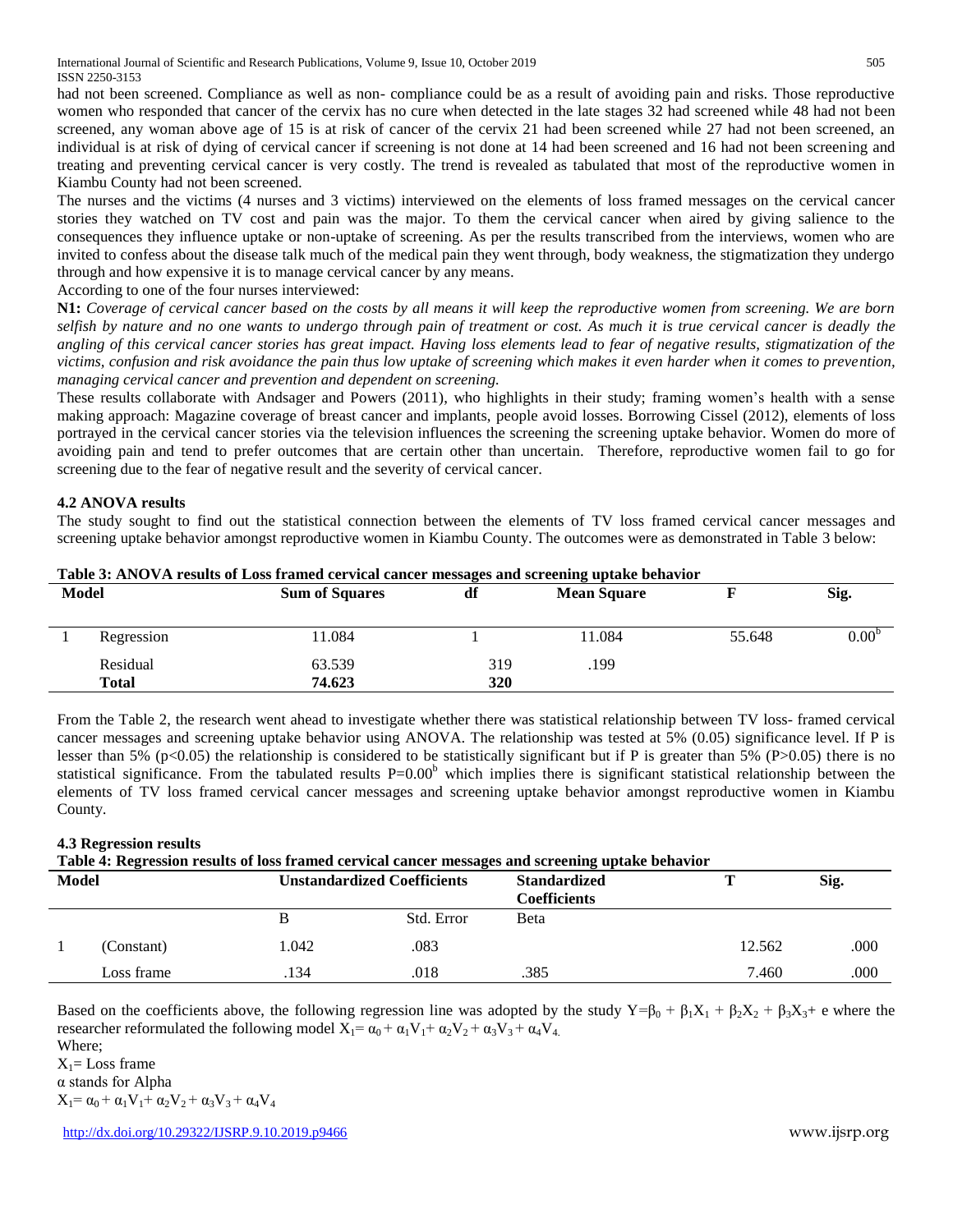$V_4$ = Death

From the Table 4, the P value = 0.000; the P value is lesser than 5% thus significant statistical relationship between the elements of loss frame and screening uptake behavior of reproductive women in Kiambu County. This validates the Analysis of Variances (ANOVA) computation of there being no statistical relationship between loss frame elements and screening uptake behavior. Therefore, this is a clear indication of significant statistical relationship between the elements of loss frame and screening uptake behavior amongst reproductive women in Kiambu County. However, based on the regression line, then the study analyzed that loss frame had effects on the reproductive women screening uptake behavior in Kiambu County; a unit increase raises screening uptake behavior by 0.134 units.

These findings agree with prospect theory that highlights when the level of risk is great, individual reply well to messages that are loss framed. People avoid risk when faced with alternatives hence variations of behavior. Tversky (1979); Andsager and Powers (2001); Islam (2015), found that the elements of losses influences behavioral uptake or non- uptake and therefore health messages should focus on both costs and benefits of non-uptake and uptake behavior.

The lower screening uptake amongst reproductive women in Kiambu County as a result of loss framed messages validates Hovey et al. (2014), study: approach/ avoidance motivation, messages framing and skin cancer prevention: a test of the congruency hypothesis loss framed messages affects behavior. In their report they examined the outcomes of frames; intention, attitude and behavior which were followed by a conclusion that messages that are loss framed were not always convincing when it comes to promoting health screening and preventive behavior.

#### **5. Conclusion**

Cancer of the cervix is still a noteworthy burden in the world and in Africa. The cervical cancer screening uptake is still far from satisfactory in many countries. The attitude towards the illness and the risk factor affect screening practice and development of preventive measures for cervical cancer. As such, majority of the women die of the cervical cancer. This study found that cervical cancer screening uptake behavior depends on the TV loss framed cervical cancer messages. The reproductive women are likely to have positive behavior; that is change of their lifestyle behavior, go for screening if the cervical cancer stories are effectively framed and clearly designed. These messages should be angled in an understandable way, with no frames that may cause reproductive women to avoid screening. Issues of misconceptions, wrong perception and attitude on cervical cancer should be addressed by the media.

#### **References**

- Andsager, J. L., & Powers, A. (2001). Framing women's health with a sense-making approach: Magazine coverage of breast cancer and implants. *Health Communication*, *13*(2), 163-185.
- Abwao, S., Green, P., Sanghvi, H., Tsu, V. and Winkler J. (1998) Prevention and Control of Cervical Cancer in the East and Southern Africa Region. PATH: Summary of conference proceedings in Nairobi, Kenya.
- African Women and Child Feature Service. (2012).Media Coverage of HIV/AIDS & Health Issues in Africa:*Needs Assessment in Kenya*. Nairobi: African Women and Child Feature Service Office.
- Apanovitch, A. M., McCarthy, D., & Salovey, P. (2003). Using message framing to motivate HIV testing among low-income, ethnic minority women. *Health Psychology*, *22*(1), 60.
- Benard, V. B., Greek, A., Jackson, J. E., Senkomago, V., Hsieh, M. C., Crosbie, A., ... & Thomas, C. C. (2019). Overview of Centers for Disease Control and Prevention's Case Investigation of Cervical Cancer Study. *Journal of Women's Health*, *28*(7), 890- 896.
- Cissel, M. (2012). Media Framing: a comparative content analysis on mainstream and alternative news coverage of Occupy Wall Street. The Elon Journal of Undergraduate Research in Communications, 3(1), 67-77.
- Corcoran, N. (2007). *Communicating health: strategies for health promotion*. London: Sage.
- Daher, M. (2012). Cultural beliefs and values in cancer patients. *Annals of oncology*, *23*(suppl\_3), 66-69.
- Ferlay, J., Shin, H.R., Bray, T.F., Forman D., and Mathers, C. (2012) GLOBOCANCancer incidence, mortality and prevalence Worldwide vo1.2,: IARC CanceBase No.10. Lyon, France: International Agency for Research on Cancer.
- Gallagher, K. M., & Updegraff, J. A. (2011). Health message framing effects on attitudes, intentions, and behavior: a meta-analytic review. *Annals of behavioral medicine*, *43*(1), 101-116.
- Griffin, E.M. (2009). *A First Look at Communication Theory (7th ed.).* New York, NY: McGraw-Hill Higher Education.
- Griffins, E. (2012). *A first look at communication theory.* New York: McGraw-Hill.
- Hevey, D., & Dolan, M. (2014). Approach/avoidance motivation, message framing and skin cancer prevention: A test of the congruency hypothesis. *Journal of health psychology*, *19*(8), 1003-1012.
- Janz, N. J., & Becker, M. H. (1984). The health belief model: a decade later. *Health Education Quarterly*, 11 (1), 1-47.
- Jemal, A., Bray, F., Forman, D., O'brien, M., Ferlay, J., Center, M., & Parkin, D. M. (2012). Cancer burden in Africa and opportunities for prevention. *Cancer*, *118*(18), 4372-4384

http://dx.doi.org/10.29322/IJSRP.9.10.2019.p9466 www.ijsrp.org www.ijsrp.org